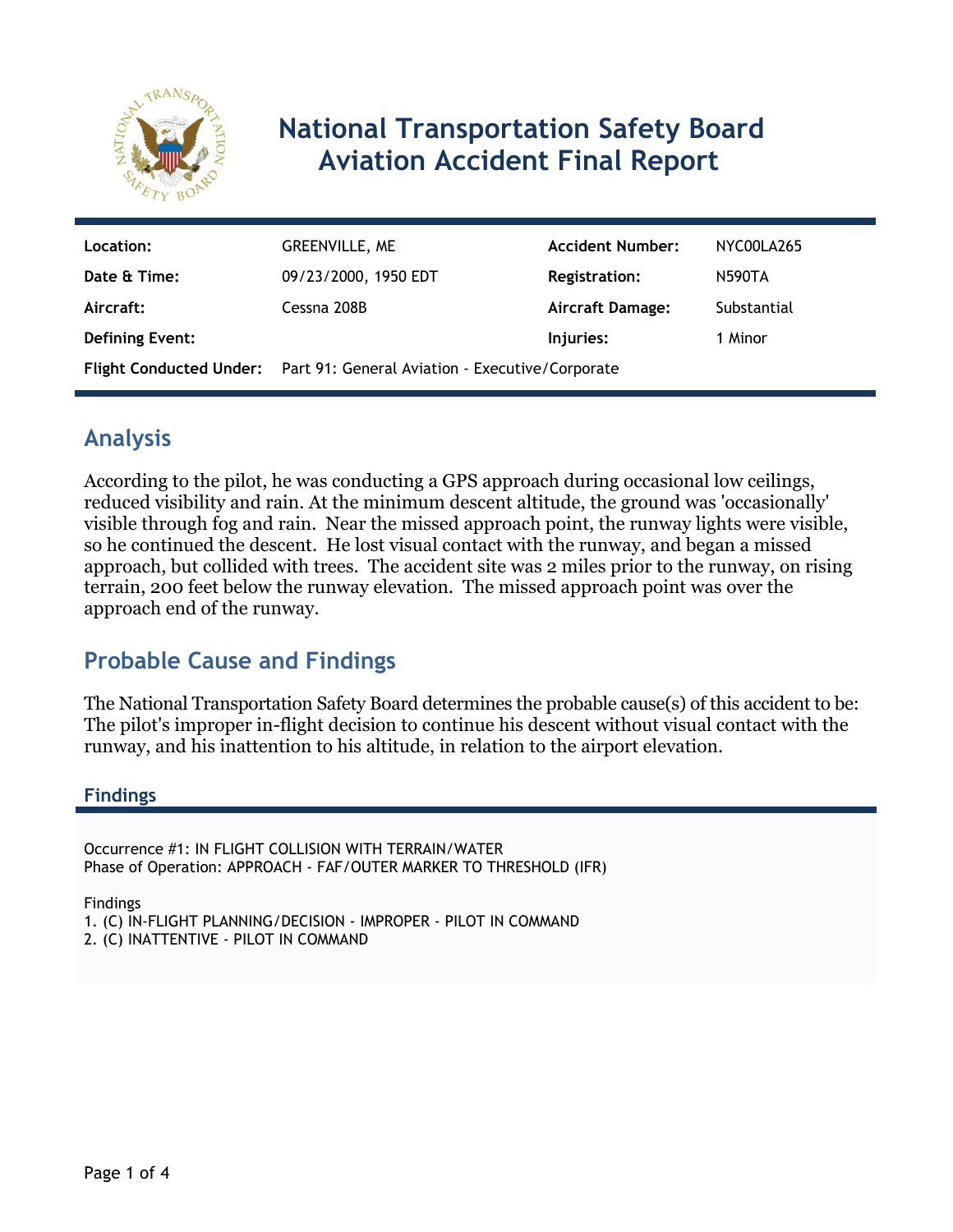# **Factual Information**

 On September 23, 2000, at 1950 Eastern Daylight Time, a Cessna 208B, N590TA, was substantially damaged when it impacted rising terrain during an instrument approach to Greenville Municipal Airport (3B1), Greenville, Maine. The certificated airline transport pilot received minor injuries. Instrument meteorological conditions prevailed at the time of the accident, and an instrument flight rules flight plan was filed for the flight, between Bangor International Airport (BGR), Bangor, Maine, and Greenville. The corporate flight was conducted under 14 CFR Part 91.

According to the pilot, he was performing a GPS RWY 14 approach to Greenville at the time of the accident. The pilot further stated:

"The area forecast indicated that VFR conditions prevailed with occasional low ceiling and reduced visibility and rain.... At MDA, the ground was visible occasionally through fog and rain. Near MAP, the runway lights were visible and aircraft continued descent. Runway visibility was lost, missed approach procedures instituted. Collision with trees occurred."

The airplane impacted rising terrain about 2 miles prior to the runway, at an elevation of approximately 1,200 feet. The airport elevation was 1,400 feet, and according to the GPS RWY 14 approach procedure, the minimum descent altitude was 2,300 feet. The missed approach point was over the approach end of the runway.

There were no weather reporting facilities in the area. However, a witness on the ground stated that it was foggy at the time of the accident.

| Certificate:                     | Airline Transport                                                                                                                                                                                                                                  | Age:                              | 48, Male                      |
|----------------------------------|----------------------------------------------------------------------------------------------------------------------------------------------------------------------------------------------------------------------------------------------------|-----------------------------------|-------------------------------|
| Airplane Rating(s):              | Multi-engine Land; Single-engine<br>Land; Single-engine Sea                                                                                                                                                                                        | Seat Occupied:                    | Left                          |
| <b>Other Aircraft Rating(s):</b> | None                                                                                                                                                                                                                                               | <b>Restraint Used:</b>            | Seatbelt, Shoulder<br>harness |
| Instrument Rating(s):            | Airplane                                                                                                                                                                                                                                           | <b>Second Pilot Present:</b>      | No                            |
| Instructor Rating(s):            | Airplane Single-engine; Instrument<br>Airplane                                                                                                                                                                                                     | <b>Toxicology Performed:</b>      | <b>No</b>                     |
| <b>Medical Certification:</b>    | Class 1 Valid Medical--w/<br>waivers/lim.                                                                                                                                                                                                          | Last FAA Medical Exam:            | 05/23/2000                    |
| <b>Occupational Pilot:</b>       |                                                                                                                                                                                                                                                    | Last Flight Review or Equivalent: |                               |
| <b>Flight Time:</b>              | 5350 hours (Total, all aircraft), 2000 hours (Total, this make and model), 5300 hours (Pilot In<br>Command, all aircraft), 225 hours (Last 90 days, all aircraft), 80 hours (Last 30 days, all<br>aircraft), 6 hours (Last 24 hours, all aircraft) |                                   |                               |

#### **Pilot Information**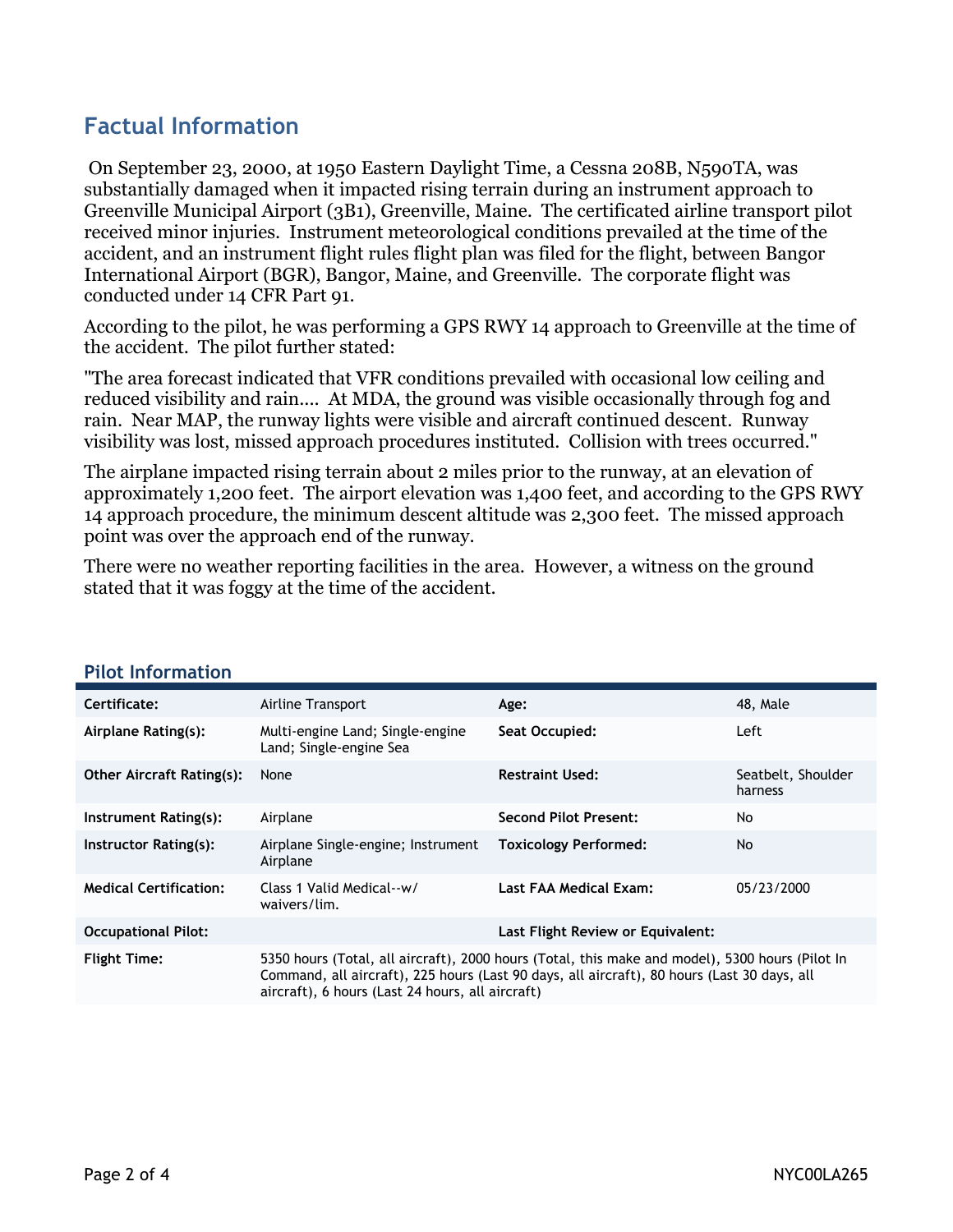## **Aircraft and Owner/Operator Information**

| Aircraft Make:                    | Cessna                                                    | <b>Registration:</b>                     | <b>N590TA</b>                          |
|-----------------------------------|-----------------------------------------------------------|------------------------------------------|----------------------------------------|
| Model/Series:                     | 208B 208B                                                 | <b>Aircraft Category:</b>                | Airplane                               |
| Year of Manufacture:              |                                                           | <b>Amateur Built:</b>                    | No                                     |
| Airworthiness Certificate:        | Normal                                                    | Serial Number:                           | 208B0590                               |
| <b>Landing Gear Type:</b>         | Tricycle                                                  | Seats:                                   | 10                                     |
| Date/Type of Last Inspection:     | 08/22/2000, AAIP                                          | <b>Certified Max Gross Wt.:</b>          | 7950 lbs                               |
| Time Since Last Inspection:       | 72 Hours                                                  | Engines:                                 | Turbo Prop                             |
| Airframe Total Time:              | 2671 Hours                                                | <b>Engine Manufacturer:</b>              | P&W                                    |
| ELT:                              | Installed, activated, did not<br>aid in locating accident | <b>Engine Model/Series:</b>              | PT6A-114A                              |
| <b>Registered Owner:</b>          | <b>TELFORD AVIATION</b>                                   | <b>Rated Power:</b>                      | 675 hp                                 |
| Operator:                         | <b>TELFORD AVIATION</b>                                   | <b>Operating Certificate(s)</b><br>Held: | Air Cargo; On-demand Air<br>Taxi (135) |
| <b>Operator Does Business As:</b> |                                                           | <b>Operator Designator Code:</b>         | <b>FTSA</b>                            |

## **Meteorological Information and Flight Plan**

| <b>Conditions at Accident Site:</b>     | Instrument Conditions | <b>Condition of Light:</b>                     | Day               |
|-----------------------------------------|-----------------------|------------------------------------------------|-------------------|
| <b>Observation Facility, Elevation:</b> | MLT, 406 ft msl       | <b>Distance from Accident Site:</b>            | 40 Nautical Miles |
| <b>Observation Time:</b>                | 1953 EDT              | Direction from Accident Site:                  | $80^\circ$        |
| <b>Lowest Cloud Condition:</b>          | Unknown / 0 ft agl    | Visibility                                     | 7 Miles           |
| Lowest Ceiling:                         | Overcast / 500 ft agl | Visibility (RVR):                              | $0$ ft            |
| Wind Speed/Gusts:                       | 5 knots /             | Turbulence Type<br>Forecast/Actual:            |                   |
| <b>Wind Direction:</b>                  | Variable              | <b>Turbulence Severity</b><br>Forecast/Actual: |                   |
| <b>Altimeter Setting:</b>               | 29 inches Hg          | <b>Temperature/Dew Point:</b>                  | 12 ° C / 12 ° C   |
| <b>Precipitation and Obscuration:</b>   |                       |                                                |                   |
| <b>Departure Point:</b>                 | BANGOR, ME (BGR)      | Type of Flight Plan Filed:                     | IFR.              |
| Destination:                            | (3B1)                 | <b>Type of Clearance:</b>                      | <b>IFR</b>        |
| <b>Departure Time:</b>                  | 1930 EDT              | Type of Airspace:                              | Class G           |

## **Airport Information**

| Airport:                  | <b>GREENVILLE MUNICIPAL (3B1)</b> | <b>Runway Surface Type:</b>      | Asphalt |
|---------------------------|-----------------------------------|----------------------------------|---------|
| <b>Airport Elevation:</b> | 1400 ft                           | <b>Runway Surface Condition:</b> | Drv     |
| Runway Used:              | 14                                | IFR Approach:                    |         |
| Runway Length/Width:      | 3999 ft / 75 ft                   | <b>VFR Approach/Landing:</b>     | None    |